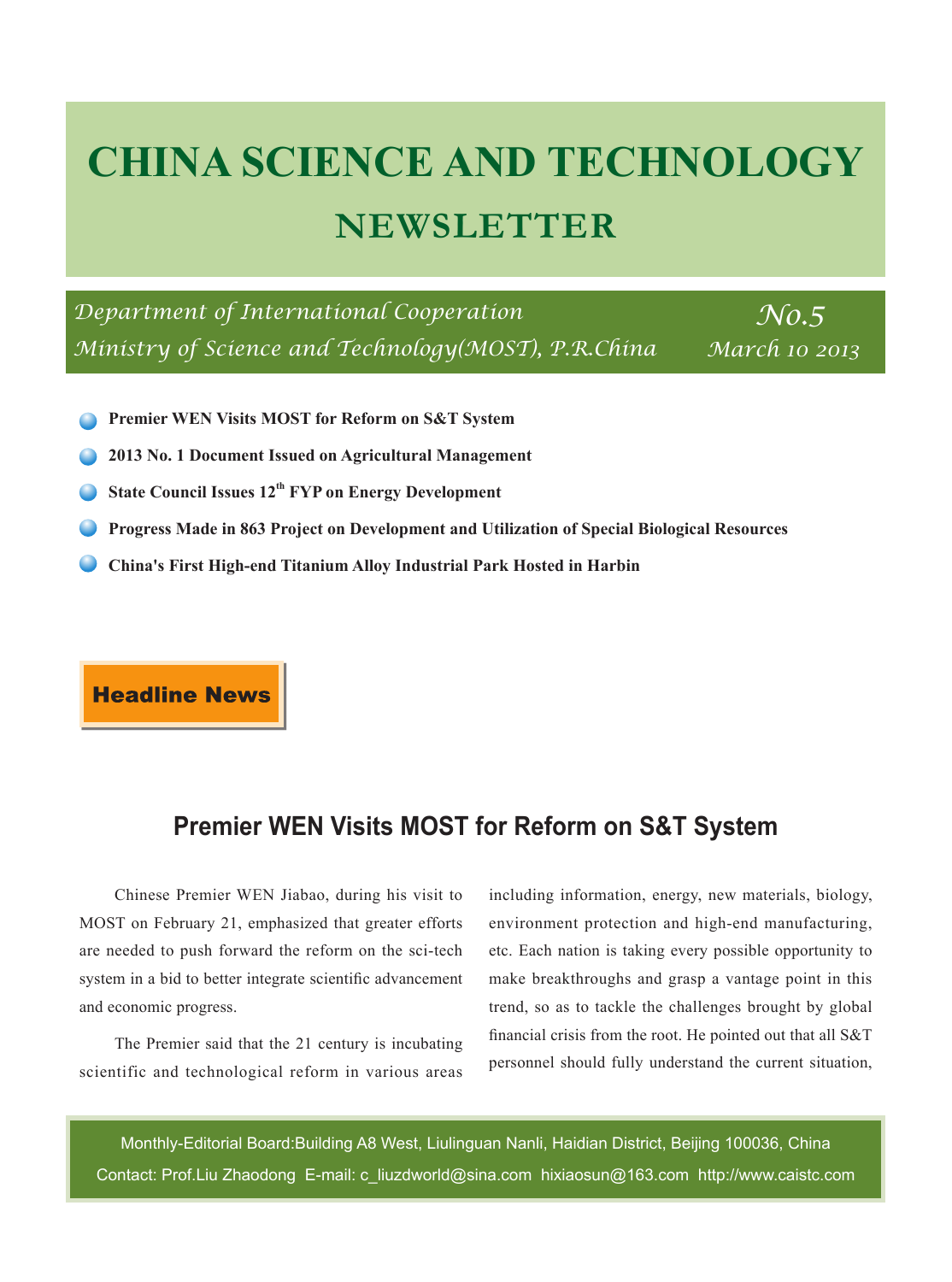and be motivated and innovative when accelerating scitech system reform as well as the integration of scientific and economic development, and try the best in making breakthroughs more inventions and further progress in key areas, core technologies and new products R&D. The leaders, managers and S&T personnel should feel the urgency since opportunity knocks but once.

In addition, WEN also emphasized the importance of education, which determines the literacy of a nation and the future of a country. While education sets the foundation for socioeconomic development, science and technology is the driving force and source for economic growth. More should be done to deepen the reform on education and sci-tech system to nurture top-notch talents, and create an ecosystem conducive to independent thinking,bold innovation, and free and relaxed environment especially for the young people..



(Source: Science & Technology Daily, February 22,2013)

#### **S&T Management Information**

### **2013 No. 1 Document Issued on Agricultural Management**

On January 31, the Xinhua News Agency was authorized to publish the *Opinions of the Central Committee of CPC and the State Council on Speeding up Modern Agriculture Development and Further Boosting Rural Development.* The document sets clear to ensure supply of major agricultural products so as to provide the material base for modern agriculture; to better support and protect agricultural activities and enhance policy measures to strenthen agriculture development and bring more benefits to the farmers; to explore new pathways for agricultural production and management and better organize farming activities; to establish mechanism to include diversified social entities to provide services for agriculture development; to reform the current collective property system in the rural areas and better protect farmer's property rights; to improve public services in the rural area and achieve balanced sharing of public resources between rural and urban area; to improve the management of villages and counties and push forward grassroots organization building with CPC at the core.

(Source: Science & Technology Daily, February 1,2013)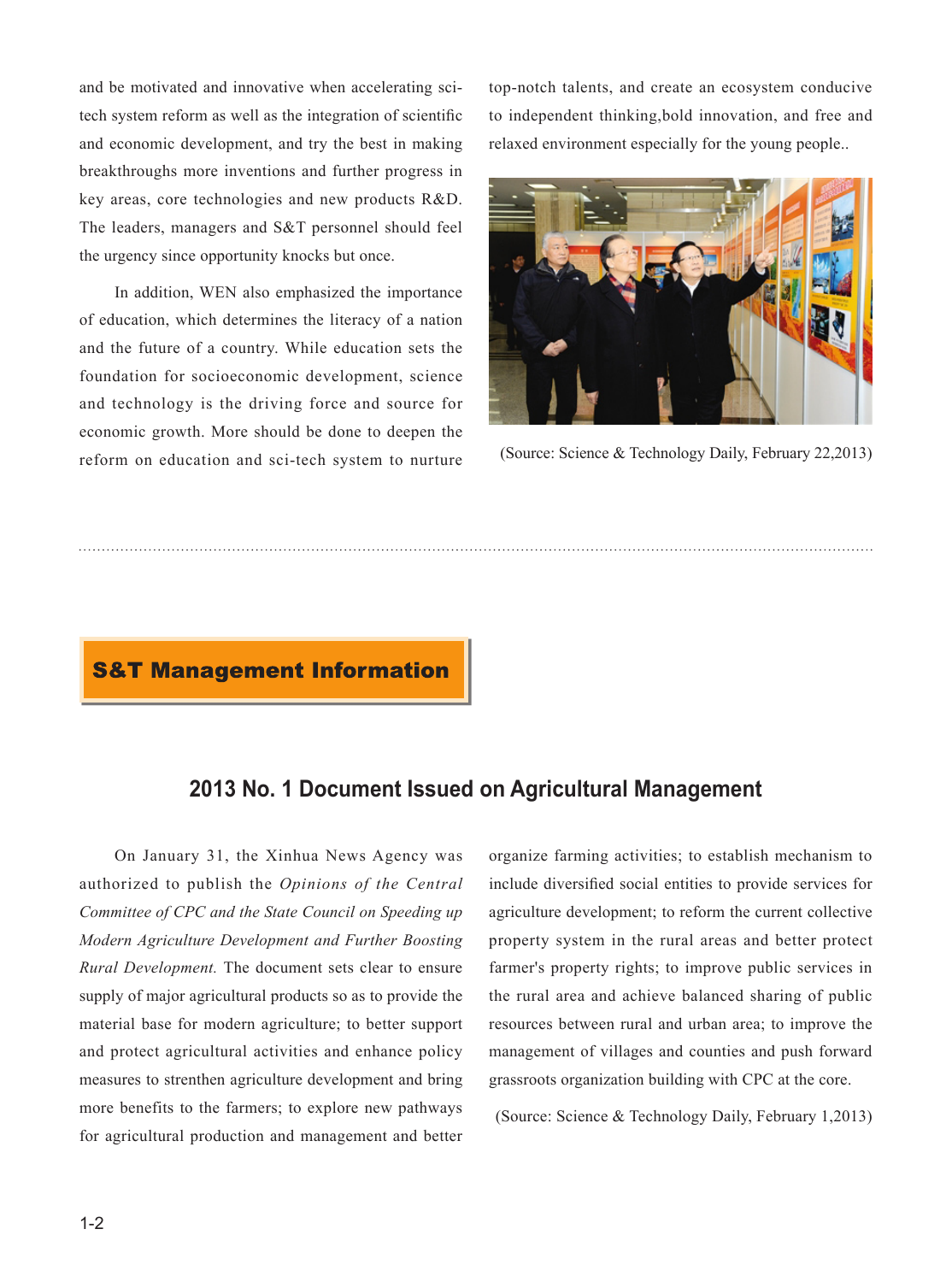# **State Council Issues 12<sup>th</sup> FYP on Energy Development**

The12<sup>th</sup> Five Year Plan on Energy Development, issued by the State Council lately, states clear that during 2011-2015, China will follow a new concept of energy security featuring mutually beneficial cooperation, diversified development and common energy security through coordination, participate in overseas energy exploitation and development, extend trade and technology cooperation on energy, upgrade transport and financial capabilities, build a new pattern for international cooperation and maintain global energy security in a joint manner.

#### **1. Implement "going global" strategy**

Carry out substantive collaboration with energyrich countries in a bid to make full use of China's market and technologies while increasing global oil and gas supply. We should drive cooperation on refining, storage and transport of energy resources, encourage competitive energy companies to engage in overseas coal development and power generation cooperation, thus push forward domestic energy equipment and engineering services to "go global" through such cooperation projects.

#### **2. "Bring in" better technologies**

We should attract foreign investment and talents for domestic energy industry, optimize foreign investment mix, guide foreign capital to strategic emerging energy industries and bring along advanced technologies, management expertise and high calibre talents to China. Efforts are needed to encourage foreign investment in exploration of complex inland oil and gas fields and deep sea fields, and build demonstration cooperation projects in shale gas rich areas. We should also

encourage Chinese companies to work with oil-rich countries to build refinery, storage and transport facilities in those countries, and support collaboration on safe, efficient and green exploration of coal. We need to learn advanced energy management experience, and enhance communication with major countries and international organizations on strategic planning, energy policies, standards and measures for conservation and efficiency.

#### **3. Expand international trade**

Optimize energy trade mix. Based on the principle of crude oil at the core and refined oil as supplement, we strengthen channels for oil import, expand oil trade and increase the proportion of pipeline oil and gas. We need to steadily develop coal import focusing on rare types of coal and high quality steam coal, carry out cross border power trade in a moderate manner, optimize variety of energy import and export and facilitate diversified energy trade.

#### **4. Improve supporting services for international cooperation**

We should encourage domestic insurance agencies to develop insurance products for oil, individual safety and properties. Participation in international energy futures is encouraged to avoid market risks. We need to make advantage of bilateral and multilateral energy collaboration mechanisms to enhance dialogs on energy security, energy conservation and emissions reduction, climate change, clean energy, etc., and push forward the building of a fair and equitable global energy order to ensure energy security through coordination.

(Source: MOST, January 28, 2013)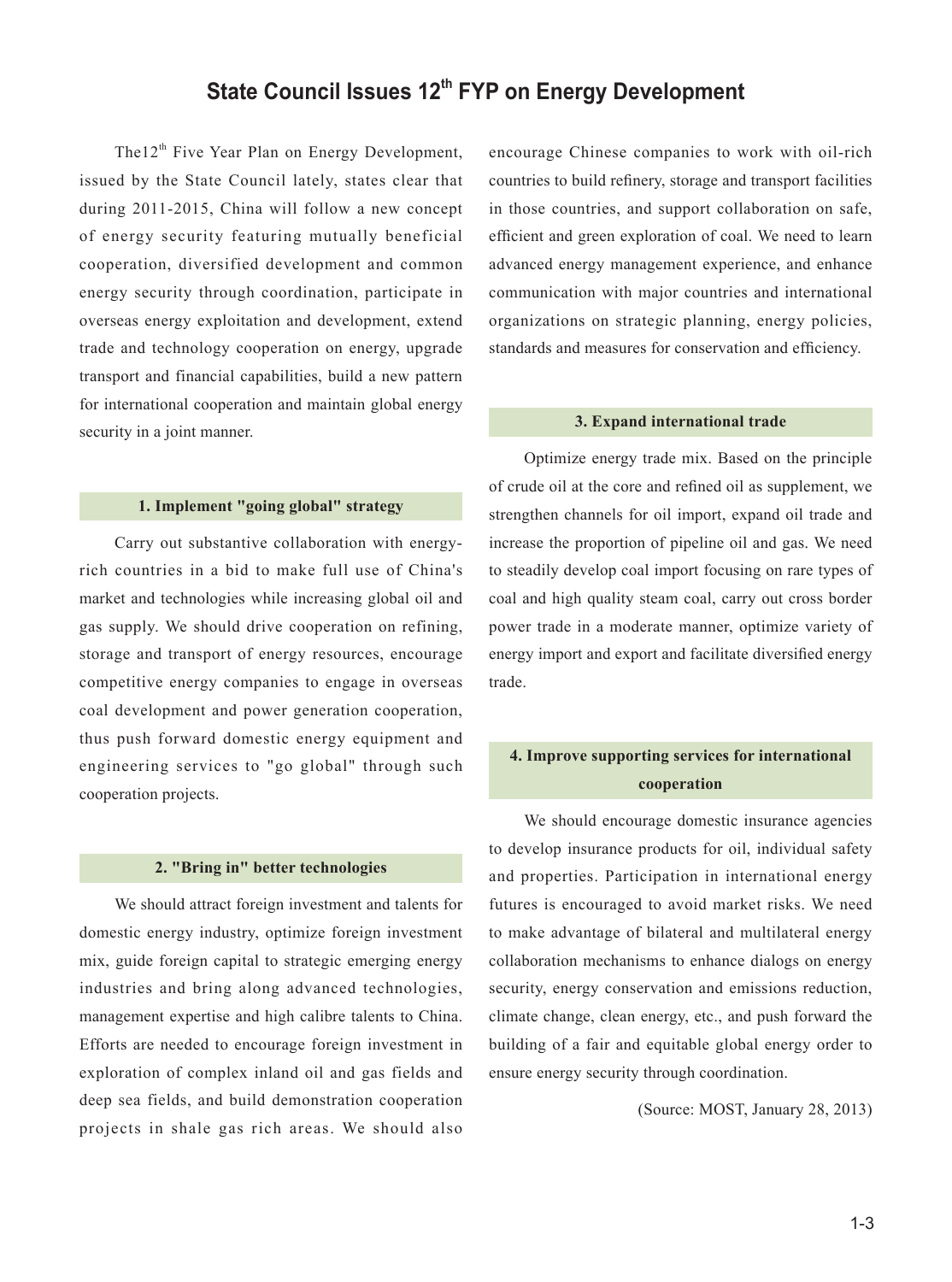

# **The Two Won 2012 China's Top Science Awards.**

Explosions expert Zheng Zhemin (left) chats with radar engineer Wang Xiaomo ahead of an award ceremony on Friday,Jan 18,2013. The two won China's top science awards.

# **Opinions on Strengthening IP Protection for Agriculture Issued**

To follow up with *Opinions on Promoting Innovation in Agricultural Science and Technology to Guarantee Supply of Agricultural Products and Opinions on Deepening Reform of Scientific and Technological System and Speeding up Building of National Innovation System,* the Ministry of Science and Technology, the Ministry of Agriculture and the State Intellectual Property Office jointly issued *Opinions on Strengthening Intellectual Property Protection for Agriculture (Opinions).*

In order to promote creation, utilization, protection and management of IP, the Opinions aims to improve management, facilitate creation and utilization of agricultural IP, and enable innovation in agricultural science and technology. The central task is to issue an IP strategy, some regulations and a management system in line with the status quo of agricultural development in China.

The *Opinions* includes policies on eight aspects, such as improving the working system of agricultural IP, strengthening IP management, developing IP service for the agriculture sector, cracking down on IP infringement, promoting the synergy of enterprises, universities, research institutes and users, facilitating the utilization of agricultural IP, improving the quality of agricultural IP, and strengthening international cooperation and exchanges.

 (Source: Ministry of Science and Technology, January 31, 2013)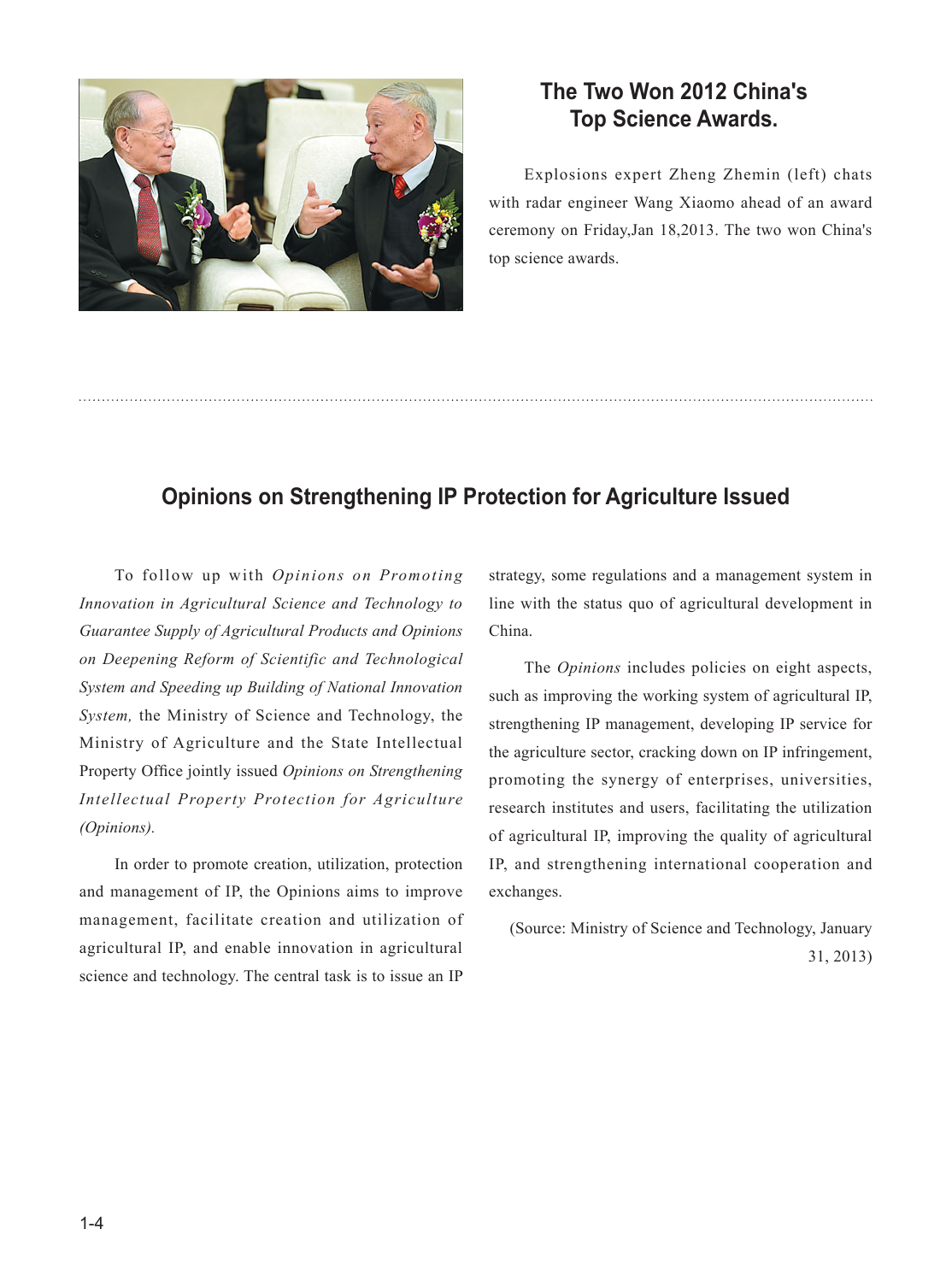# **Progress Made in 863 Project on Development and Utilization of Special Biological Resources**

Important progress has been made in the implementation of a project on development and utilization of special biological resources in the field of biological resources and security under the 863 Program since it was launched one year ago.

With regard to data banks for functional strains, genes and molecular enzymes, an agrobacteriummediated transformation system of Lingzhi mushroom was established, increasing the concentration of ganoderic acid by twice compared to wild strains. The whole genome sequencing and transcriptome sequencing were completed for hirsutella sinensis of cordyceps sinensis, identifying the anabolism of mannitol, cordycepin, purine nucleosides, pyrimidine nucleoside, unsaturated fatty acid and 72 functional genes.

As for new techniques of developing and utilizing biological resources, separation and purification of ganoderic acid was developed, increasing the concentration of ganoderic acid T in liquid extract by four times and efficiency of separation by seven times. Techniques for exaction and purification of cordycepin were improved. Fast detection of microbial oil, platforms for fullcomponent analysis of microbial oil and analysis of small molecular substances of oil-producing microbes were developed.

In terms of industrialization and demonstration, a production lines of cordyceps powder and a production line of Herba Cistanches seedlings were set up. A benchscale recycling system of microalgae cultivation with organic wastewater and byproduct of fermentation (CO2) was built, and a pilot project of energy microalgae cultivation based on biogas from pig farms was completed.

 (Source: Ministry of Science and Technology, January 31, 2013)

### **China's First High-end Titanium Alloy Industrial Park Hosted in Harbin**

The Aerospace High-tech Industrial Park with the focus on high-end titanium alloy will establish its presence in Harbin Science and Innovation City, according to the agreement recently concluded by the Administrative Committee of Harbin High-tech Industrial Development Zone and Institute No.3 of China Aerospace Science and Industry Group. This is the very first of its kind in China.

With a total investment of  $Y1.675$  billion, the park will cover an area of  $340,000$  m<sup>2</sup>. It will consist of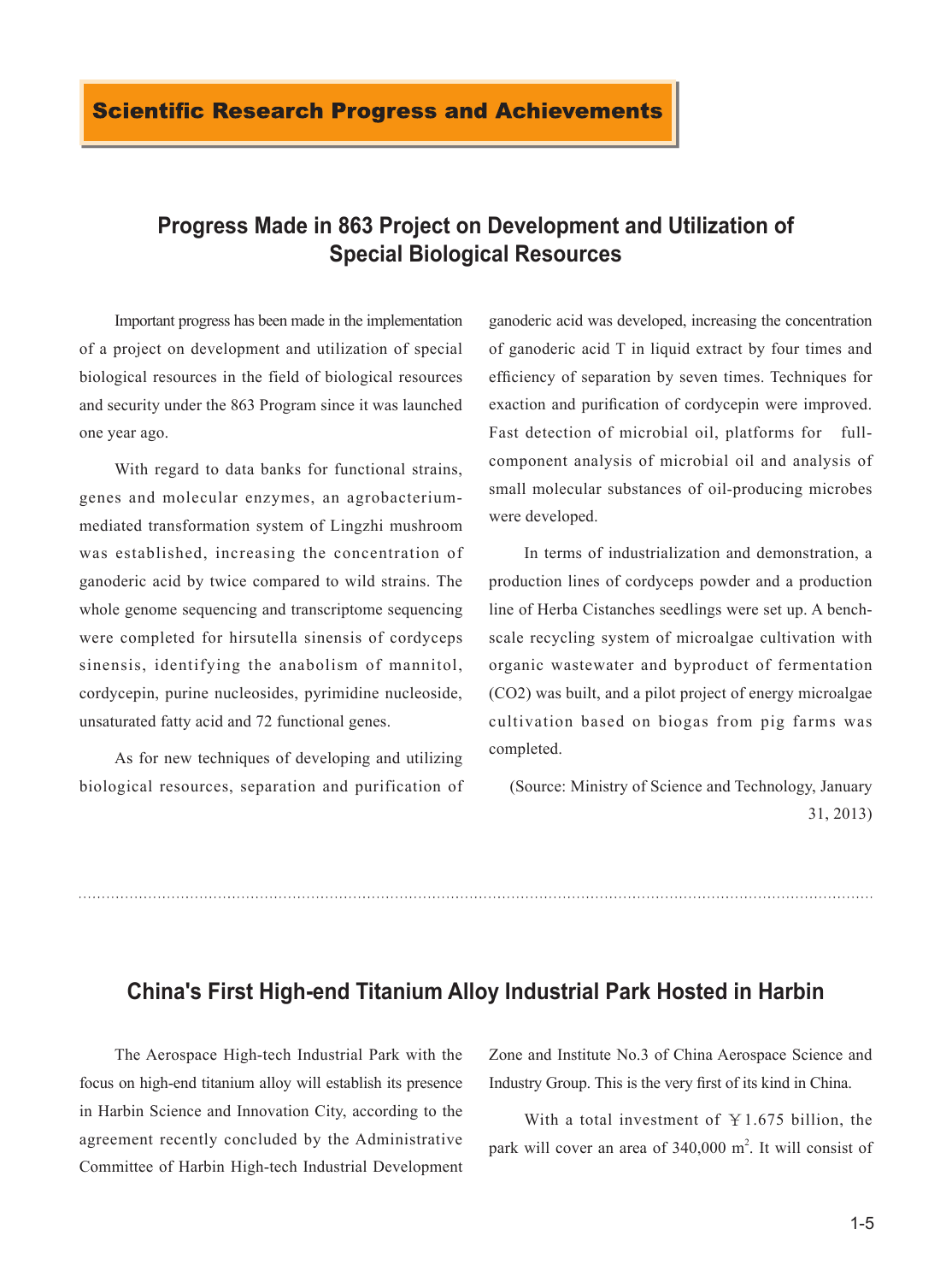five centers, namely new materials and techniques R&D center, casting center, precision plastic moulding, parts manufacturing center, and surface and heat treatment center, which combine to cover not less than  $250,000$  m<sup>2</sup>. This park is designed to be China's top processing and manufacturing base of titanium alloy products, combining research, development and production. It is expected to generate

an annual output value of ¥2 billion at the beginning of the construction, and more than  $Y10$  billion when in full operation. This park will make Harbin an important base for R&D and production of domestic aviation and space materials, and will drive the take-off of new materials industry in Heilongjiang Province.

(Source: Science and Technology Daily, January 1, 2013)

## **Compound Machine Tool for Heavy CNC Crankshaft Miller Successfully Developed**

Recently, all-purpose, high-precision compound machine tool for heavy CNC crankshaft miller has been successfully developed by China itself. This so-called "one drives two" machine tool consists of two sets of lathe carriage and one set of tornado slide. It measures 57.6 meters in length, 10.5 meters in width, 7 meters in height, and weighs 580 tons. The error of machining precision exceeds no more than 0.02 mm, or just 1/4 as fine as hair. With a single fitting, it can complete the semi-finish and fine finish of main journal, flange and toggle neck of crankshafts for large marine low-speed diesel engine. This is developed by Qiqihar Heavy CNC Equipment Co., Ltd under the Major National R&D Project on High-grade CNC Machine Tool and Basic Equipment.

The project mainly cracked the split-open CNC cyclone cutting carriage, a key technology for crankshaft. It also solved technical difficulties such as the machining of U-axis precision rotary motion, radial and vertical bracing, super-large and -thin precision split-type cyclone cutter, and new techniques and materials. With the development of this machine tool, China has mastered,with it's own IP right the manufacturing technology for heavy marine crankshaft miller machine tool, and therefore weaned itself off heavy import of large marine crankshafts. Meanwhile, it meets the need of fine finish equipment for the crankshaft, core part of large marine diesel engine and one of China's current focuses, and therefore drives the sustainable development of shipbuilding industry, harbour transport, and iron and steel industries. It marks China's status as the third country, after Germany and Japan, to be able to independently design and manufacture crankshaft machining equipment.

(Source: Ministry of Science and Technology, February 8, 2013)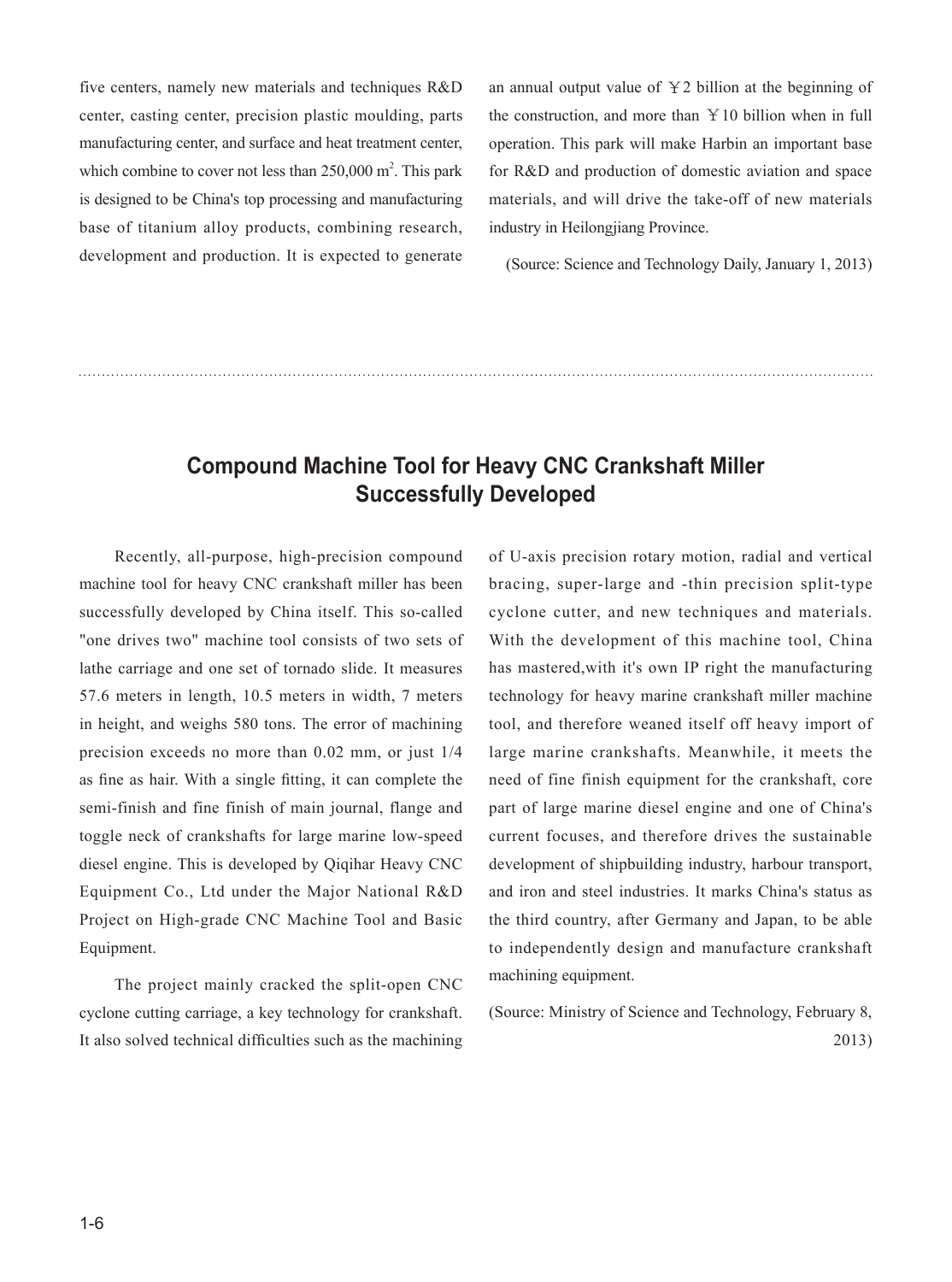#### **TV Channel Located within 20 Micro-second**

The research team, led by associate professor Tang Changwen of Fudan University, recently developed a new frequency synthesizer, which can raise the recorded ratio of the highest and lowest produced values from 2 in 2009 to 2.4 today, facilitating quick switch between different frequencies in broader ranges. This device can precisely pinpoint the frequency within just 20 micro seconds, going far beyond traditional technology.

The device's another improvement lies in its electronic noise control. Traditionally, noise reduction was achieved by taking crystal oscillation as the frame of reference to calibrate the frequency of the frequency synthesizer. The

new device, in contrast, achieves zero electronic noise by fixing the frequency of crystal oscillator, or the frame of reference, thus ensuring the stability of the output signal.

In addition, the device is also characterized by small size and integration. All the above-mentioned functions can be realized by a mere fingernail-sized chip. Compared with traditional fist-sized electronic devices, the new one can be widely used in wireless communication terminals like mobile phones. It therefore attracts attention of multiple multinational companies, some of which has even started research on how to utilize the technology in future products.

(Source: Science and Technology Daily, January 4, 2013)

# **International Scientific and Technological Cooperation**

#### **Chinese Scientists Decode Diamondback Moth's Genome**

Fujian Agriculture and Forestry University announced today that the results of the research on the hybrid genome of the diamondback moth led by Professor You Minsheng, Vice President of the university and leader in entomology, will be published online in Nature Genectis. The research, which reveals the phytophagy and detoxification capacity of the diamondback moth, unveils the world's first original genome of the lepidopteran insect, a worldwide pest. This establishes China at a leading position in the study of the diamondback moth's genome in the world.

The diamondback moth, also known as Plutella xylostella, which mainly feeds on brassicaceous vegetables such as cabbage and rapeseed, is believed to be the most widespread pest causing worldwide damage. It wreaks great havoc in China's Yangtze River Delta

area and coastal areas in the south, and costs the world \$ 4 to 5 billion every year in damage and control.

This research is led by Fujian Agriculture and Forestry University, and has attracted the participation of Shenzhen Huada Research Insitute and Cambridge University. The paper published is the very first one in Nature Genetics by Fujian's scientist as the first author. Professor You Minsheng's previous research on brassicaceous vegetables' pest infestation mechanism and key technologies for its sustainable control won the Second Prize of 2011 National Science and Technology Progress Award. The technologies developed by him was spread to 947,800 hectares, thus saving a total of  $\text{\textless}2.37$ billion.

(Source: Science and Technology Daily, January 12, 2013)